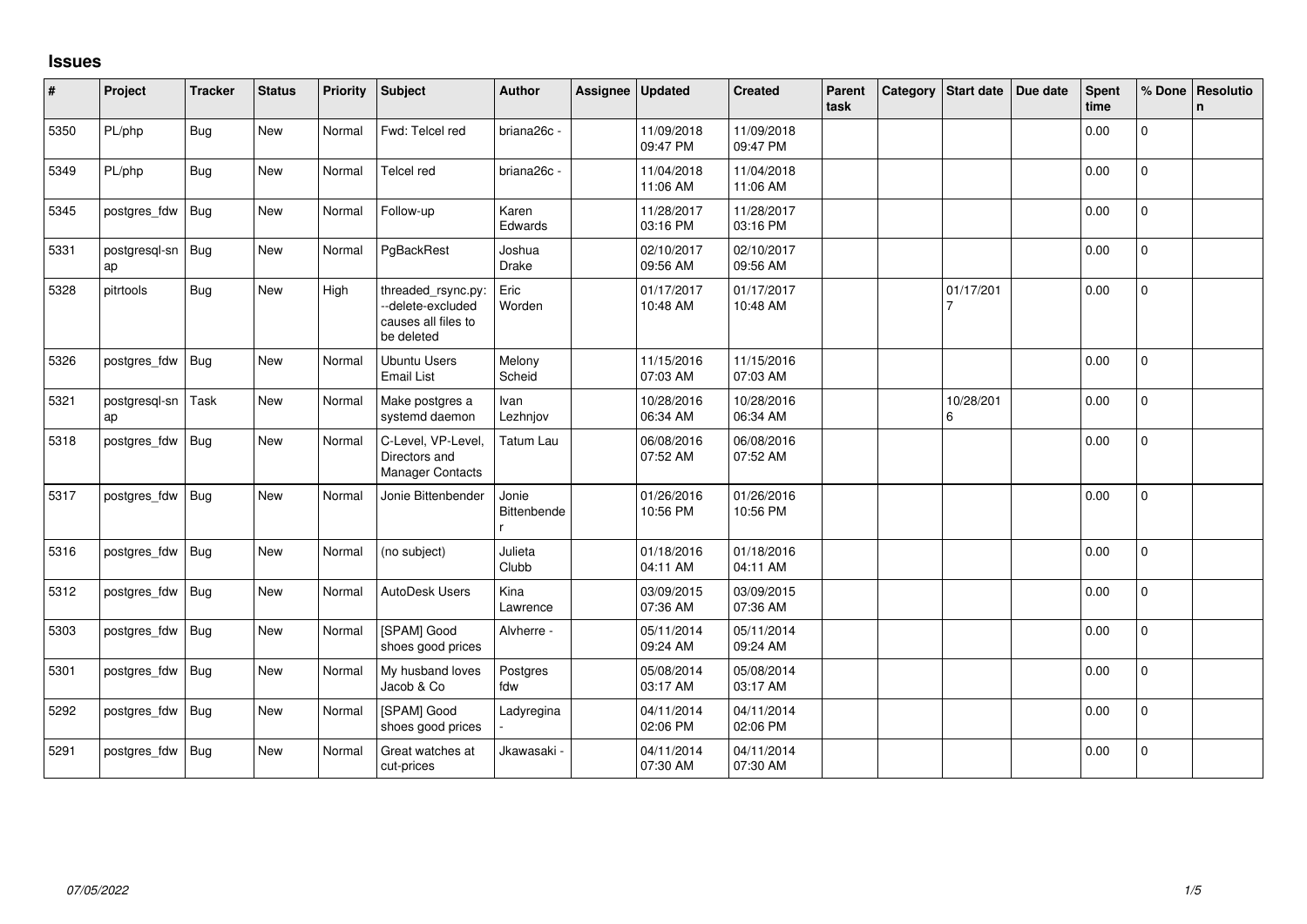| #    | Project             | <b>Tracker</b>          | <b>Status</b>  | <b>Priority</b> | <b>Subject</b>                                                                                               | <b>Author</b>             | Assignee          | <b>Updated</b>         | <b>Created</b>         | Parent<br>task | Category | <b>Start date</b>     | Due date       | Spent<br>time | % Done       | Resolutio<br>n. |
|------|---------------------|-------------------------|----------------|-----------------|--------------------------------------------------------------------------------------------------------------|---------------------------|-------------------|------------------------|------------------------|----------------|----------|-----------------------|----------------|---------------|--------------|-----------------|
| 5260 | PL/php              | <b>Bug</b>              | <b>New</b>     | High            | The function could<br>not return varchar<br>string -- When<br>there is function<br>definition in<br>includes | anthony<br>chen           |                   | 11/04/2011<br>08:57 AM | 11/02/2011<br>11:16 PM |                |          | 11/02/201             | 11/11/201      | 0.00          | 0            |                 |
| 5259 | PL/php              | Feature                 | <b>New</b>     | Normal          | Add support for<br>anonymous DO<br>blocks.                                                                   | Alexey<br>Klyukin         |                   | 05/27/2011<br>05:52 AM | 05/27/2011<br>05:52 AM |                |          | 05/27/201             |                | 0.00          | $\mathbf 0$  |                 |
| 5258 | PL/php              | <b>Bug</b>              | <b>New</b>     | Normal          | Get rid of the<br>trusted PL/PHP                                                                             | Alexey<br>Klyukin         |                   | 05/27/2011<br>05:43 AM | 05/27/2011<br>05:43 AM |                |          | 05/27/201             |                | 0.00          | $\mathbf 0$  |                 |
| 5257 | postgres.js         | Support                 | <b>New</b>     | Normal          | method to catch<br>error on<br>connection?                                                                   | Rick<br>Harding           |                   | 05/26/2011<br>09:15 AM | 05/26/2011<br>09:15 AM |                |          | 05/26/201             |                | 0.00          | $\pmb{0}$    |                 |
| 5256 | PL/php              | <b>Discussio</b><br>l n | <b>New</b>     | Normal          | Creating a PL/php<br>distribution                                                                            | Joshua<br>Drake           |                   | 05/26/2011<br>01:44 PM | 05/21/2011<br>06:36 PM |                |          | 05/21/201             |                | 0.00          | $\mathbf{0}$ |                 |
| 5255 | PL/php              | <b>Bug</b>              | <b>New</b>     | Normal          | support<br><b>TRUNCATE</b><br>triggers                                                                       | Álvaro<br>Herrera         |                   | 05/21/2011<br>04:29 PM | 05/21/2011<br>04:29 PM |                |          | 05/21/201             |                | 0.00          | $\mathbf 0$  |                 |
| 5236 | PL/php              | Feature                 | <b>New</b>     | Normal          | pg_raise to PHP<br>Object                                                                                    | Moisés P.<br>Sena         |                   | 07/29/2010<br>11:08 AM | 07/29/2010<br>11:07 AM |                |          | 07/29/201<br>$\Omega$ |                | 0.00          | $\mathbf 0$  |                 |
| 5235 | PL/php              | Feature                 | <b>New</b>     | Normal          | SPI Object and not<br>function                                                                               | Moisés P.<br>Sena         |                   | 07/29/2010<br>10:48 AM | 07/29/2010<br>10:48 AM |                |          | 07/29/201<br>0        |                | 0.00          | $\mathbf 0$  |                 |
| 4984 | PL/php              | Feature                 | In<br>Progress | Normal          | Composite Type<br>Argument as table                                                                          | bford -                   |                   | 05/21/2011<br>04:50 PM | 12/15/2005<br>03:38 AM |                |          |                       |                | 0.00          | $\mathbf{0}$ |                 |
| 4972 | PL/php              | <b>Bug</b>              | In<br>Progress | Normal          | array PHP <-> Pg<br>conversion is<br>broken                                                                  | Álvaro<br>Herrera         |                   | 05/21/2011<br>04:50 PM | 11/23/2005<br>11:48 AM |                |          |                       |                | 0.00          | $\mathbf 0$  |                 |
| 4967 | PL/php              | Feature                 | In<br>Progress | Normal          | Redesign memory<br>handling                                                                                  | Álvaro<br>Herrera         |                   | 05/21/2011<br>04:50 PM | 11/16/2005<br>05:31 PM |                |          |                       |                | 0.00          | $\mathbf 0$  |                 |
| 5315 | pitrtools           | Feature                 | New            | Normal          | cmd standby: Data<br>Directory vs.<br>Configuration<br>Directory?                                            | Michael<br>Vitale         | Michael<br>Vitale | 05/14/2015<br>03:57 PM | 05/14/2015<br>03:57 PM |                |          | 05/14/201<br>5        |                | 0.00          | $\mathbf 0$  |                 |
| 5306 | pitrtools           | Feature                 | Feedback       | Normal          | Reimplementation<br>of queue                                                                                 | Joshua A.<br><b>Drake</b> | Joshua<br>Drake   | 11/13/2014<br>10:12 AM | 05/13/2014<br>12:58 PM |                |          | 05/13/201             |                | 0.00          | $\mathbf 0$  |                 |
| 5340 | postgresql-sn<br>ap | Task                    | <b>New</b>     | Normal          | Change package<br>name                                                                                       | Ivan<br>Lezhnjov          | Ivan<br>Lezhnjov  | 08/02/2017<br>11:44 PM | 08/02/2017<br>11:44 PM |                |          | 08/02/201<br>7        | 08/04/201<br>7 | 0.00          | $\pmb{0}$    |                 |
| 5339 | postgresql-sn<br>ap | Task                    | <b>New</b>     | Normal          | Explore tracks<br>feature                                                                                    | Ivan<br>Lezhnjov          | Ivan<br>Lezhnjov  | 06/09/2017<br>03:47 AM | 06/09/2017<br>03:47 AM |                |          | 06/09/201             | 06/16/201<br>7 | 0.00          | $\mathbf 0$  |                 |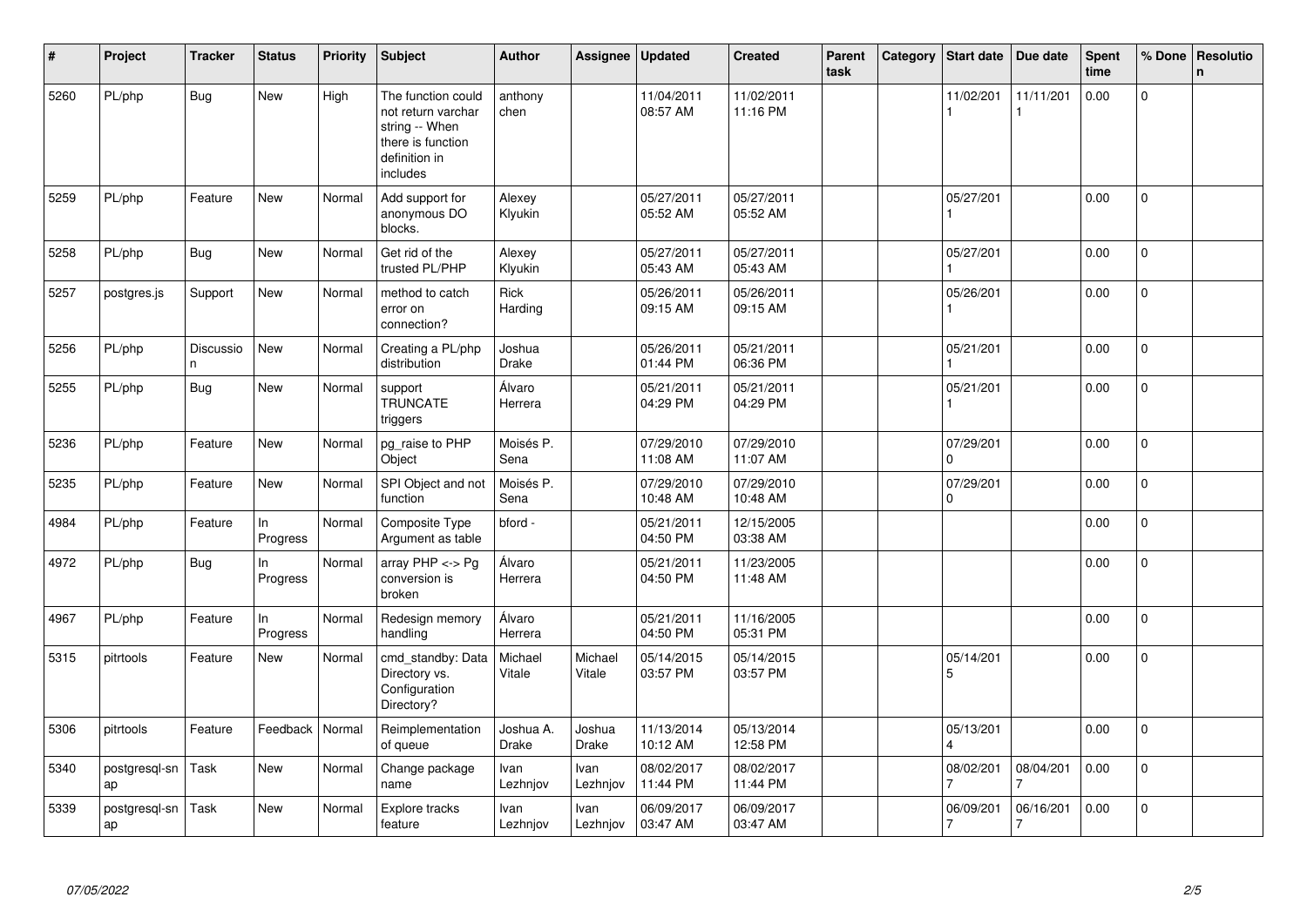| #    | Project             | <b>Tracker</b> | <b>Status</b>  | <b>Priority</b> | <b>Subject</b>                                             | <b>Author</b>    | Assignee         | <b>Updated</b>         | <b>Created</b>         | Parent<br>task | Category | <b>Start date</b> | Due date | <b>Spent</b><br>time | % Done              | Resolutio<br>n. |
|------|---------------------|----------------|----------------|-----------------|------------------------------------------------------------|------------------|------------------|------------------------|------------------------|----------------|----------|-------------------|----------|----------------------|---------------------|-----------------|
| 5327 | postgresql-sn<br>ap | Feature        | In<br>Progress | Normal          | New snap<br>packages to be<br>created                      | Joshua<br>Drake  | Ivan<br>Lezhnjov | 12/13/2016<br>08:36 AM | 12/09/2016<br>07:11 AM |                |          | 12/09/201<br>6    |          | 0.00                 | 40                  |                 |
| 4873 | Odbcng              | Feature        | New            | High            | Win64 version                                              | bford -          | bford -          | 07/23/2008<br>02:21 AM | 07/23/2008<br>02:21 AM |                |          |                   |          | 0.00                 | $\pmb{0}$           |                 |
| 4872 | Odbcng              | Bug            | New            | High            | ODBCng +<br><b>UNICODE</b>                                 | bford -          | bford -          | 04/24/2008<br>08:55 AM | 04/24/2008<br>08:55 AM |                |          |                   |          | 0.00                 | $\mathbf{0}$        |                 |
| 4868 | Odbcng              | Feature        | New            | High            | Test environment                                           | bford -          | bford -          | 11/28/2007<br>02:22 PM | 11/27/2007<br>08:48 PM |                |          |                   |          | 0.00                 | 0                   |                 |
| 4866 | Odbcng              | Feature        | New            | High            | please post test<br>cases                                  | bford -          | bford -          | 11/16/2007<br>08:21 PM | 11/16/2007<br>08:21 PM |                |          |                   |          | 0.00                 | $\mathbf 0$         |                 |
| 5000 | Simpycity           | Bug            | New            | Urgent          | <b>Automatic Rollback</b><br>Fix.                          | Lacey<br>Powers  | Aurynn<br>Shaw   | 04/29/2009<br>11:22 AM | 04/29/2009<br>11:22 AM |                |          |                   |          | 0.00                 | $\overline{0}$      |                 |
| 4993 | Simpycity           | <b>Bug</b>     | New            | High            | Finish docs                                                | Aurynn<br>Shaw   | Aurynn<br>Shaw   | 11/25/2008<br>11:31 AM | 11/25/2008<br>11:31 AM |                |          |                   |          | 0.00                 | $\overline{0}$      |                 |
| 4960 | Pggraph             | <b>Bug</b>     | New            | High            | pg error of<br>pggraph_2_2                                 | Devrim<br>Gunduz | Aurynn<br>Shaw   | 12/30/2008<br>09:09 AM | 12/30/2008<br>09:09 AM |                |          |                   |          | 0.00                 | 0                   |                 |
| 4959 | Pggraph             | <b>Bug</b>     | New            | High            | Upgrade all present<br>pggraph clients to<br>pggraph_2_2   | Aurynn<br>Shaw   | Aurynn<br>Shaw   | 07/28/2008<br>08:07 AM | 07/28/2008<br>08:07 AM |                |          |                   |          | 0.00                 | 0                   |                 |
| 4958 | Pggraph             | Bug            | New            | High            | Fix the "Help I have<br>no data" problem<br>with pggraph.  | Aurynn<br>Shaw   | Aurynn<br>Shaw   | 07/25/2008<br>11:37 AM | 07/25/2008<br>11:37 AM |                |          |                   |          | 0.00                 | $\mathbf 0$         |                 |
| 4956 | Pggraph             | <b>Bug</b>     | New            | High            | dbrollup.py needs<br>to support pggraph<br>2.2             | Aurynn<br>Shaw   | Aurynn<br>Shaw   | 07/25/2008<br>08:02 AM | 07/25/2008<br>08:02 AM |                |          |                   |          | 0.00                 | $\mathbf 0$         |                 |
| 4954 | Pggraph             | <b>Bug</b>     | New            | High            | pggraph_clients                                            | Aurynn<br>Shaw   | Aurynn<br>Shaw   | 07/25/2008<br>07:59 AM | 07/25/2008<br>07:59 AM |                |          |                   |          | 0.00                 | $\mathbf 0$         |                 |
| 4952 | Pggraph             | Bug            | New            | High            | Help interface                                             | Aurynn<br>Shaw   | Aurynn<br>Shaw   | 07/21/2008<br>10:40 AM | 07/21/2008<br>10:40 AM |                |          |                   |          | 0.00                 | $\mathbf 0$         |                 |
| 4951 | Pggraph             | <b>Bug</b>     | New            | High            | Document date<br>range behaviour                           | Aurynn<br>Shaw   | Aurynn<br>Shaw   | 07/21/2008<br>10:44 AM | 07/21/2008<br>10:38 AM |                |          |                   |          | 0.00                 | $\mathbf{0}$        |                 |
| 4950 | Pggraph             | <b>Bug</b>     | New            | High            | Write unit tests                                           | Aurynn<br>Shaw   | Aurynn<br>Shaw   | 07/17/2008<br>05:02 PM | 07/17/2008<br>05:02 PM |                |          |                   |          | 0.00                 | 0                   |                 |
| 4949 | Pggraph             | <b>Bug</b>     | New            | High            | Document<br>behaviour                                      | Aurynn<br>Shaw   | Aurynn<br>Shaw   | 07/21/2008<br>10:44 AM | 07/17/2008<br>04:59 PM |                |          |                   |          | 0.00                 | $\mathsf{O}\xspace$ |                 |
| 4948 | Pggraph             | <b>Bug</b>     | New            | High            | in pggraph_table,<br>prevent crash if no<br>tables present | Aurynn<br>Shaw   | Aurynn<br>Shaw   | 07/16/2008<br>09:42 PM | 07/16/2008<br>09:42 PM |                |          |                   |          | 0.00                 | $\mathsf{O}\xspace$ |                 |
| 4947 | Pggraph             | <b>Bug</b>     | New            | High            | Do testing of data<br>arrays                               | Aurynn<br>Shaw   | Aurynn<br>Shaw   | 07/16/2008<br>09:01 PM | 07/16/2008<br>09:01 PM |                |          |                   |          | 0.00                 | $\mathsf 0$         |                 |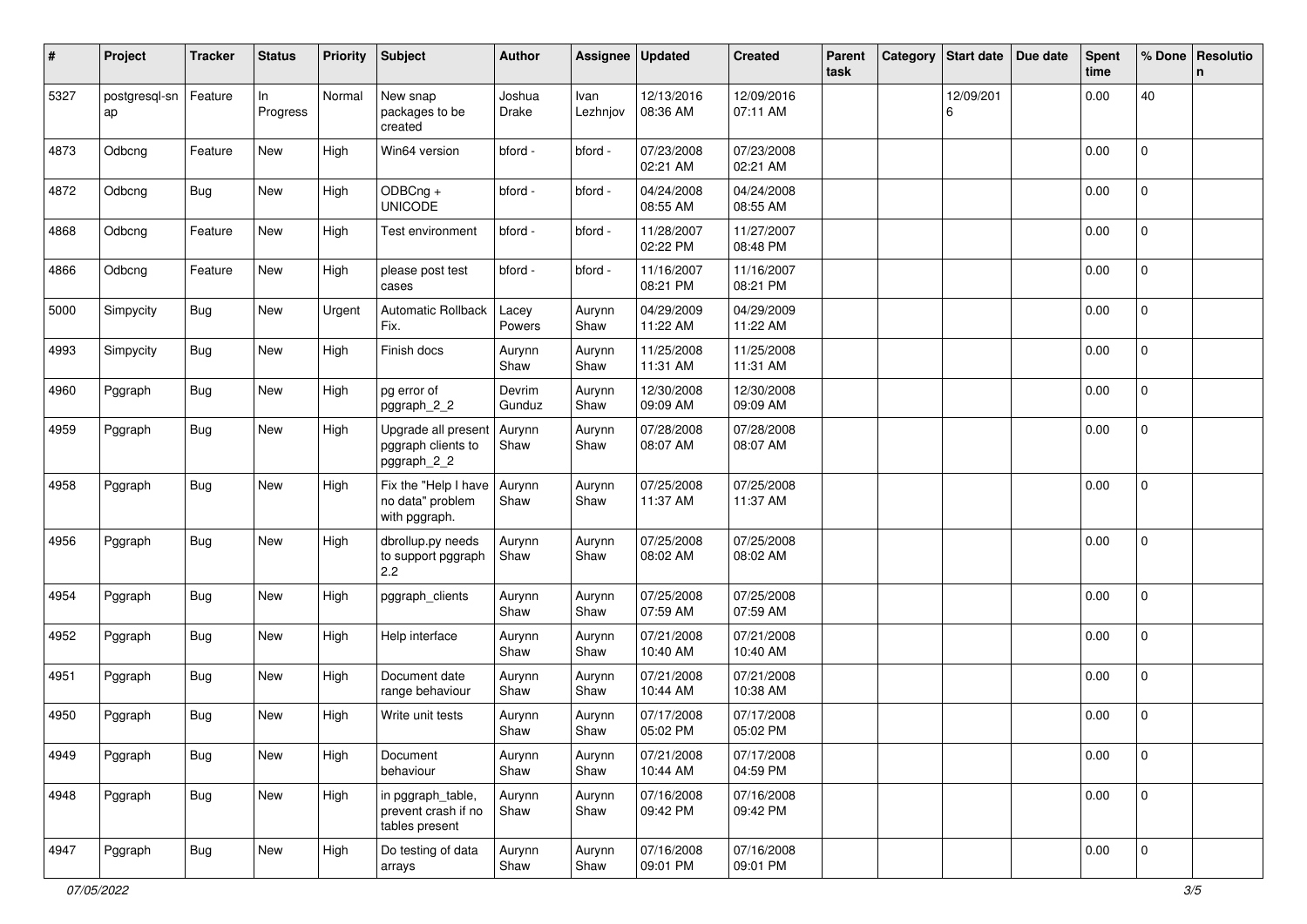| #    | Project   | <b>Tracker</b> | <b>Status</b>  | <b>Priority</b> | <b>Subject</b>                                                 | Author                   | Assignee          | <b>Updated</b>         | <b>Created</b>         | Parent<br>task | Category | Start date   Due date |                | Spent<br>time | % Done         | Resolutio<br>n |
|------|-----------|----------------|----------------|-----------------|----------------------------------------------------------------|--------------------------|-------------------|------------------------|------------------------|----------------|----------|-----------------------|----------------|---------------|----------------|----------------|
| 4945 | Pggraph   | <b>Bug</b>     | New            | High            | Force all graphs to<br>abort if non-specific<br>data specified | Aurynn<br>Shaw           | Aurynn<br>Shaw    | 07/16/2008<br>10:14 PM | 07/15/2008<br>03:32 PM |                |          |                       |                | 0.00          | 0              |                |
| 4943 | Pggraph   | <b>Bug</b>     | New            | Low             | Future Planning<br>and Ideas                                   | Aurynn<br>Shaw           | Aurynn<br>Shaw    | 07/16/2008<br>10:14 PM | 07/14/2008<br>11:32 AM |                |          |                       |                | 0.00          | $\mathbf 0$    |                |
| 4940 | Pggraph   | <b>Bug</b>     | New            | High            | Remove prefixes                                                | Aurynn<br>Shaw           | Aurynn<br>Shaw    | 07/14/2008<br>11:05 AM | 07/14/2008<br>11:05 AM |                |          |                       |                | 0.00          | $\mathbf 0$    |                |
| 4937 | Pggraph   | <b>Bug</b>     | New            | High            | Modification of DB<br>Client code for date<br>ranges           | Aurynn<br>Shaw           | Aurynn<br>Shaw    | 07/16/2008<br>10:14 PM | 07/14/2008<br>10:45 AM |                |          |                       |                | 0.00          | 0              |                |
| 4936 | Pggraph   | <b>Bug</b>     | New            | High            | Modify averaging<br>functions                                  | Aurynn<br>Shaw           | Aurynn<br>Shaw    | 07/14/2008<br>10:12 AM | 07/14/2008<br>10:11 AM |                |          |                       |                | 0.00          | $\overline{0}$ |                |
| 4933 | Pggraph   | Feature        | New            | Normal          | Feature requests,<br>pggraph                                   | Aurynn<br>Shaw           | Aurynn<br>Shaw    | 03/12/2008<br>12:44 PM | 03/12/2008<br>12:44 PM |                |          |                       |                | 0.00          | $\mathbf 0$    |                |
| 4932 | Pggraph   | Feature        | New            | Normal          | Have pggraph<br>directly access Wiki<br>passwords              | Aurynn<br>Shaw           | Aurynn<br>Shaw    | 12/31/2007<br>10:28 AM | 12/31/2007<br>10:28 AM |                |          |                       |                | 0.00          | 0              |                |
| 4931 | Pggraph   | Feature        | New            | Normal          | Develop a nagios<br>plugin for pggraph<br>checks               | Devrim<br>Gunduz         | Aurynn<br>Shaw    | 12/18/2007<br>07:24 PM | 12/18/2007<br>07:24 PM |                |          |                       |                | 0.00          | 0              |                |
| 4926 | Pggraph   | Feature        | New            | Normal          | insert/update/delete                                           | bford -                  | Aurynn<br>Shaw    | 12/26/2007<br>12:26 PM | 08/20/2007<br>04:15 PM |                |          |                       |                | 0.00          | 0              |                |
| 4925 | Pggraph   | Feature        | New            | Normal          | Allow graphing<br>specific intervals                           | Darcy<br>Buskermole<br>n | Aurynn<br>Shaw    | 10/16/2007<br>10:28 AM | 07/03/2007<br>08:28 AM |                |          |                       |                | 0.00          | $\mathbf{0}$   |                |
| 4915 | Pggraph   | Feature        | In<br>Progress | Normal          | insert_time should<br>be timestamptz                           | Darcy<br>Buskermole<br>n | Aurynn<br>Shaw    | 10/16/2007<br>09:45 AM | 03/21/2007<br>06:35 AM |                |          |                       |                | 0.00          | $\mathbf{0}$   |                |
| 4914 | Pggraph   | Feature        | In<br>Progress | Normal          | customer feedback                                              | bford -                  | Aurynn<br>Shaw    | 08/20/2007<br>02:37 PM | 03/19/2007<br>08:54 PM |                |          |                       |                | 0.00          | $\overline{0}$ |                |
| 4908 | Pggraph   | Feature        | In<br>Progress | Normal          | Table statistics<br>tablename                                  | bford -                  | Aurynn<br>Shaw    | 08/20/2007<br>02:35 PM | 01/07/2007<br>07:26 PM |                |          |                       |                | 0.00          | $\overline{0}$ |                |
| 4901 | Pggraph   | Feature        | New            | High            | pggraph_table<br>doesn't list tables                           | bford -                  | Aurynn<br>Shaw    | 12/30/2008<br>01:56 PM | 12/29/2006<br>05:18 PM |                |          |                       |                | 0.00          | 0              |                |
| 4890 | Pggraph   | Feature        | In<br>Progress | Normal          | new report(s)                                                  | Darcy<br>Buskermole<br>n | Aurynn<br>Shaw    | 10/16/2007<br>10:20 AM | 09/25/2006<br>10:36 PM |                |          |                       |                | 0.00          | 0              |                |
| 5265 | pitrtools | Feature        | New            | Normal          | Avoid the need to<br>manually edit<br>postgresql.conf<br>files | Alexey<br>Klyukin        | Alexey<br>Klyukin | 05/22/2013<br>05:40 AM | 09/17/2012<br>04:13 AM |                |          | 09/17/201<br>2        | 09/30/201<br>2 | 0.00          | $\mathsf 0$    |                |